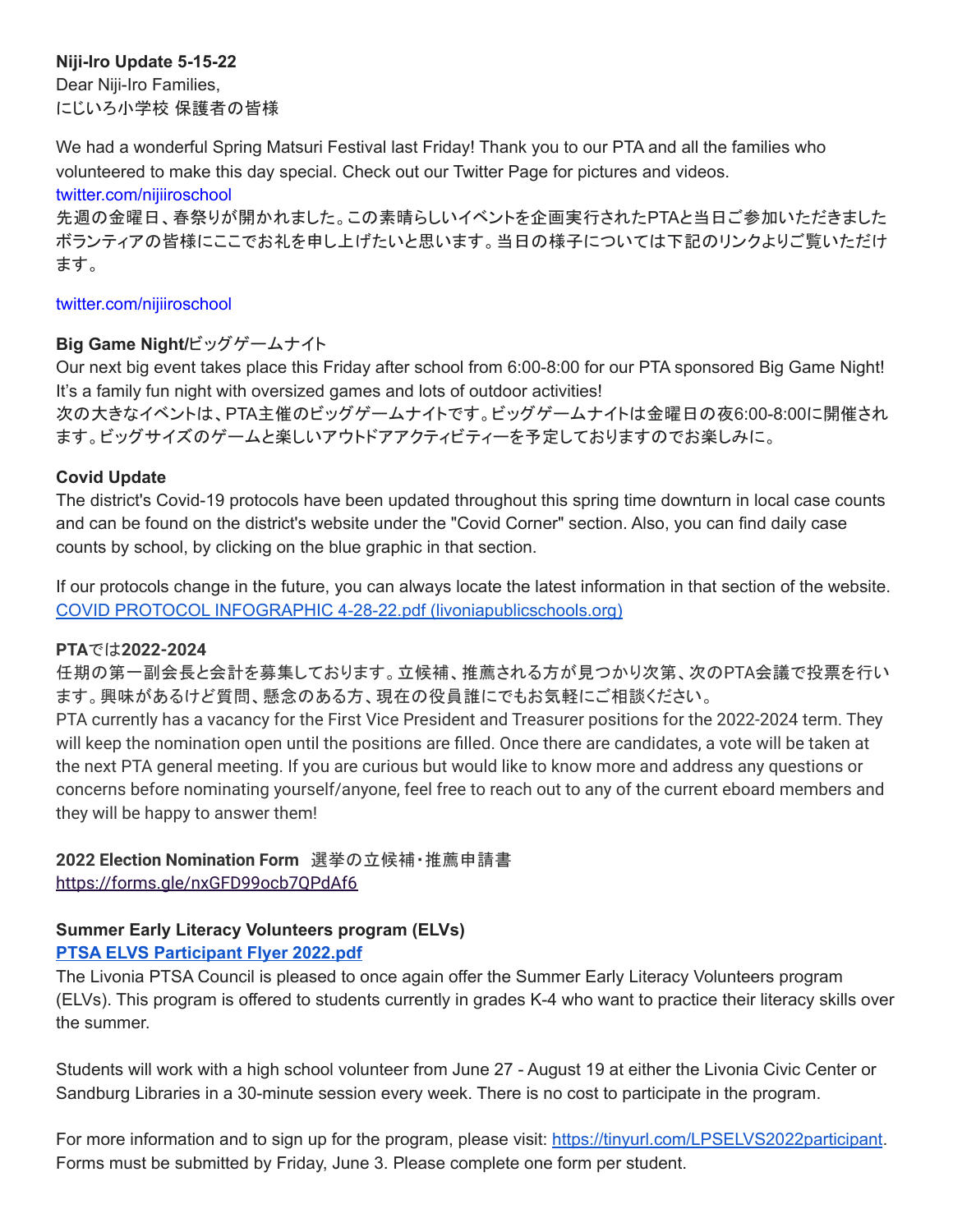If you have any questions, please contact us at: elvs@livoniaptsacouncil.org.

### **Free and Reduced Lunch/**無料ランチの終了と割引ランチの申し込みについて

During the Covid pandemic, the federal government approved meal waivers for schools and districts during the 2020-21 and 2021-22 school years. This federal meal waiver allowed **any** LPS student to receive breakfast and/or lunch, free of charge to you, regardless of family economic status and without requiring the traditional Free & Reduced School Meals application to be submitted by families.

Currently, these waivers are set to expire on June 30, 2022. **For those families who believe they would qualify for free or reduced meals through the traditional process, we encourage you to complete and submit your application now.**

The online application can be found using this link: Horizon Free & [Reduced](http://track.spe.schoolmessenger.com/f/a/wJG7soAPgv5Bd1k_GxHYTw~~/AAAAAQA~/RgRkVpzhP0QoaHR0cHM6Ly9mcmFwcHMuaG9yaXpvbnNvbGFuYS5jb20vd2VsY29tZVcHc2Nob29sbUIKYnBhaXViAVMeyFIgbGRlbHVjYUBsaXZvbmlhcHVibGljc2Nob29scy5vcmdYBAAAAAE~) Apps and if you prefer to submit a paper application, you can find that by using this link: Free & Reduced Paper [Application](http://track.spe.schoolmessenger.com/f/a/qHI_l2BxqEP4UIcylJbiKQ~~/AAAAAQA~/RgRkVpzhP0SWaHR0cHM6Ly93d3cubGl2b25pYXB1YmxpY3NjaG9vbHMub3JnL2Ntcy9saWIvTUk1MDAwMDQ1MS9DZW50cmljaXR5L0RvbWFpbi8yNTEvMjAyMS0yMiUyMExQUyUyMEZyZWVfYW5kX1JlZHVjZWQtcHJpY2VfYXBwbGljYXRpb25fNjUzNzg1XzclMjAwNzEyMjEucGRmVwdzY2hvb2xtQgpicGFpdWIBUx7IUiBsZGVsdWNhQGxpdm9uaWFwdWJsaWNzY2hvb2xzLm9yZ1gEAAAAAQ~~).

**If you have any questions, please contact the LPS Food & Nutrition Services Department at (734) 744-2820 or email at [foodservice@livoniapublicschools.org](mailto:foodservice@livoniapublicschools.org).**

**I have also included the information regarding P-EBT (Pandemic Electronic Benefit Transfer Program). Please contact us with any questions.**

### **Niji-Iro Japanese Immersion Elementary [School.docx](http://track.spe.schoolmessenger.com/f/a/X1KgkwqwD7uKvzi8WArg6w~~/AAAAAQA~/RgRkWoTVP0R1aHR0cHM6Ly9tc2cuc2Nob29sbWVzc2VuZ2VyLmNvbS9tLz9zPW1ZMHBkWDRDVDlFJm1hbD05YWFiMTk3OGQ3ZjE4NmJhOTczYmI1MzQ0NjM4MGMxMzg5ODFlNWJjNTMxMzIyZTYxZDk0MjY5NWUzNWI2YzQyVwdzY2hvb2xtQgpib1VReWL_mPnRUiBsZGVsdWNhQGxpdm9uaWFwdWJsaWNzY2hvb2xzLm9yZ1gEAAAAAQ~~)**

#### **[MDHHS-5925.dotx](http://track.spe.schoolmessenger.com/f/a/7TMlFDvOxH7u2YKLxl3LMA~~/AAAAAQA~/RgRkWoTVP4RHAWh0dHA6Ly90cmFjay5zcGUuc2Nob29sbWVzc2VuZ2VyLmNvbS9mL2EveVBFaW03MXNtbHNOOEt1SXVWOE4wUX5-L0FBQUFBUUF-L1JnUmtXa3dGUDBSMWFIUjBjSE02THk5dGMyY3VjMk5vYjI5c2JXVnpjMlZ1WjJWeUxtTnZiUzl0THo5elBXWkVhRzFwZVVvMlUxTkpKbTFoYkQweFpXTm1abVZqTlRabU1HRTFNVE0wTjJZNFlUTTNZbVZrWXprek5HTTBNMlZrWVdRM056UTFOR1l4TVRBMFpUZzNNVGd5TkRnelpqUTROelU0TnpVMVZ3ZHpZMmh2YjJ4dFFncGljSVVZZVdJQlU0UDRVaUJzWkdWc2RXTmhRR3hwZG05dWFXRndkV0pzYVdOelkyaHZiMnh6TG05eVoxZ0VBQUFBQVF-flcHc2Nob29sbUIKYm9VUXli_5j50VIgbGRlbHVjYUBsaXZvbmlhcHVibGljc2Nob29scy5vcmdYBAAAAAE~)**

Covidのパンデミックの間、連邦政府は2020-21年と2021-22年の間に学校区、およびそれぞれの学校に給食費免 除を承認しました。現在この給食費免除によりLPSに所属する全ての生徒はご家族の経済状態に関係なく、通常の 無料および割引学校給食申請書の提出を必要とせずに、朝食および/もしくは昼食を無料で受け取っています。 しかしながら、現在の給食費免除は2022年6月30日に期限が切れる予定です。今後は以前行われていた給食費の 割引、および費用免除を受ける資格があると思われるご家族は来年の学校年度が始まるのを待たずにすぐに申請 書を提出されることを推奨します。オンラインでのアプリケーションをご希望の方はこちらのリンクから**[Horizon](http://track.spe.schoolmessenger.com/f/a/wJG7soAPgv5Bd1k_GxHYTw~~/AAAAAQA~/RgRkVpzhP0QoaHR0cHM6Ly9mcmFwcHMuaG9yaXpvbnNvbGFuYS5jb20vd2VsY29tZVcHc2Nob29sbUIKYnBhaXViAVMeyFIgbGRlbHVjYUBsaXZvbmlhcHVibGljc2Nob29scy5vcmdYBAAAAAE~) Free & [Reduced](http://track.spe.schoolmessenger.com/f/a/wJG7soAPgv5Bd1k_GxHYTw~~/AAAAAQA~/RgRkVpzhP0QoaHR0cHM6Ly9mcmFwcHMuaG9yaXpvbnNvbGFuYS5jb20vd2VsY29tZVcHc2Nob29sbUIKYnBhaXViAVMeyFIgbGRlbHVjYUBsaXZvbmlhcHVibGljc2Nob29scy5vcmdYBAAAAAE~) Apps** アクセスしていただけます。紙面での申請をご希望の方はこちらのリンクから **[Free](http://track.spe.schoolmessenger.com/f/a/qHI_l2BxqEP4UIcylJbiKQ~~/AAAAAQA~/RgRkVpzhP0SWaHR0cHM6Ly93d3cubGl2b25pYXB1YmxpY3NjaG9vbHMub3JnL2Ntcy9saWIvTUk1MDAwMDQ1MS9DZW50cmljaXR5L0RvbWFpbi8yNTEvMjAyMS0yMiUyMExQUyUyMEZyZWVfYW5kX1JlZHVjZWQtcHJpY2VfYXBwbGljYXRpb25fNjUzNzg1XzclMjAwNzEyMjEucGRmVwdzY2hvb2xtQgpicGFpdWIBUx7IUiBsZGVsdWNhQGxpdm9uaWFwdWJsaWNzY2hvb2xzLm9yZ1gEAAAAAQ~~) & Reduced Paper [Application.](http://track.spe.schoolmessenger.com/f/a/qHI_l2BxqEP4UIcylJbiKQ~~/AAAAAQA~/RgRkVpzhP0SWaHR0cHM6Ly93d3cubGl2b25pYXB1YmxpY3NjaG9vbHMub3JnL2Ntcy9saWIvTUk1MDAwMDQ1MS9DZW50cmljaXR5L0RvbWFpbi8yNTEvMjAyMS0yMiUyMExQUyUyMEZyZWVfYW5kX1JlZHVjZWQtcHJpY2VfYXBwbGljYXRpb25fNjUzNzg1XzclMjAwNzEyMjEucGRmVwdzY2hvb2xtQgpicGFpdWIBUx7IUiBsZGVsdWNhQGxpdm9uaWFwdWJsaWNzY2hvb2xzLm9yZ1gEAAAAAQ~~)**

フォームにアクセスください。何かご不明な点がございましたら、LPS Food & Nutrition Services Department ((734) 744-2820) または foodservice@livoniapublicschools.org まで電子メールでお問い合わせください。 また、P-EBT(パンデミック電子給付金給付プログラム)に関する情報も記載しました。ご不明な点がございましたらい つでもお問い合わせください。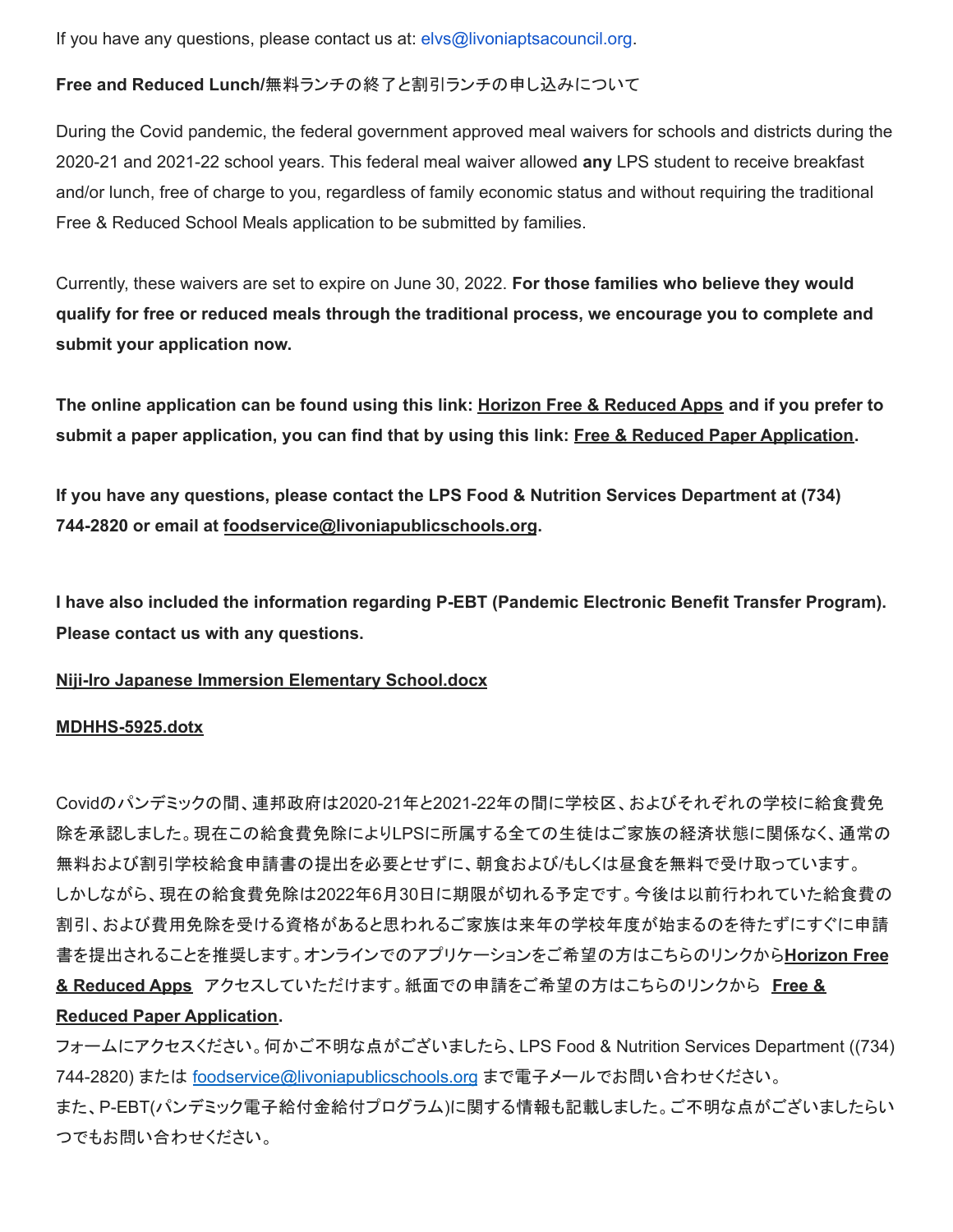### **[MDHHS-5925.dotx](http://track.spe.schoolmessenger.com/f/a/7TMlFDvOxH7u2YKLxl3LMA~~/AAAAAQA~/RgRkWoTVP4RHAWh0dHA6Ly90cmFjay5zcGUuc2Nob29sbWVzc2VuZ2VyLmNvbS9mL2EveVBFaW03MXNtbHNOOEt1SXVWOE4wUX5-L0FBQUFBUUF-L1JnUmtXa3dGUDBSMWFIUjBjSE02THk5dGMyY3VjMk5vYjI5c2JXVnpjMlZ1WjJWeUxtTnZiUzl0THo5elBXWkVhRzFwZVVvMlUxTkpKbTFoYkQweFpXTm1abVZqTlRabU1HRTFNVE0wTjJZNFlUTTNZbVZrWXprek5HTTBNMlZrWVdRM056UTFOR1l4TVRBMFpUZzNNVGd5TkRnelpqUTROelU0TnpVMVZ3ZHpZMmh2YjJ4dFFncGljSVVZZVdJQlU0UDRVaUJzWkdWc2RXTmhRR3hwZG05dWFXRndkV0pzYVdOelkyaHZiMnh6TG05eVoxZ0VBQUFBQVF-flcHc2Nob29sbUIKYm9VUXli_5j50VIgbGRlbHVjYUBsaXZvbmlhcHVibGljc2Nob29scy5vcmdYBAAAAAE~)**

# **Hinoki Juku Free Online Tutoring For English Language Learners.**

ひのき英語学習者のための無料オンラインチューター

Please click [here](https://drive.google.com/file/d/1mQuWps-in8TTfgn5GFKIm5bKv8u5lmfc/view) for more information or fill out the [registration](https://forms.gle/wS7JTewaFBSw7Vw57) link for the activity.

ひのき英語学習者のための無料オンラインチューターの詳細、お申込みはこちらのリンクからアクセスください。

The flyer of this activity is [here](https://drive.google.com/file/d/1mQuWps-in8TTfgn5GFKIm5bKv8u5lmfc/view)

The [registration](https://forms.gle/wS7JTewaFBSw7Vw57) link for the activity.

### **May Lunch Menu Lunch Menu May [2022.pdf](http://track.spe.schoolmessenger.com/f/a/Gy8Pz8aV9KMZY0PjsLbLeg~~/AAAAAQA~/RgRkS_3EP0R1aHR0cHM6Ly9tc2cuc2Nob29sbWVzc2VuZ2VyLmNvbS9tLz9zPUNoMjk2S1gxSmZ3Jm1hbD00ZDY2NTVhMDg3MTczOGMxZWRhYTgxOTFlMjE0MDgyYmM1NWRhZTU1NmNjN2Q1OGE2MmQ2OTExODUyYzMxYWViVwdzY2hvb2xtQgpiYUTKamLEFFghUiBsZGVsdWNhQGxpdm9uaWFwdWJsaWNzY2hvb2xzLm9yZ1gEAAAAAQ~~)**

### **REMINDERS**お知らせ

# **MOVING OR CHANGING SCHOOLS THIS FALL**今秋へ向けての転校やお引越しについて

For this upcoming fall, if you are moving or attending a different school not located in Livonia Public Schools, please email our school secretary at [kmorro@livoniapublicschools.org](mailto:kmorro@livoniapublicschools.org) so we can make sure your child's educational files are prepared for your child's next school and we can accurately account for this in our projected enrollment and staffing plans.

今秋にリボニア学区外への転出、転校などをお考えになっているご家族がいらっしゃいましたら当校秘書のキム・モ ロ [kmorro@livoniapublicschools.org](mailto:kmorro@livoniapublicschools.org) までメールにてご連絡ください。お子様が次に通われる学校へ必要書類や成 績ファイルなどを送付し、お子様が新学校でも引き続き学業に取り組めるよう手続きをいたします。

# **Students Moving Back to Japan** 転校の手続きについて

If you have any plans to transfer your child back to another school in Japan, please let us know as soon as possible. We will prepare the necessary documents regarding your move to make the process smooth. Notification must be submitted 30 days before your child's last day of attendance.

If you have any questions, please contact at Ai-sensei (Japanese Leader): [aameyaw@livoniapublicschools.org](mailto:aameyaw@livoniapublicschools.org)

日本へのご帰国や国内での転校のご予定がある場合は、学校までお知らせください。転出に必要な手続き、また転 校をスムーズにするための書類準備などを行います。届け出は、最終登校日の30日前までに行ってください。連絡 先: あい先生(日本語主任) [aameyaw@livoniapublicschools.org](mailto:aameyaw@livoniapublicschools.org)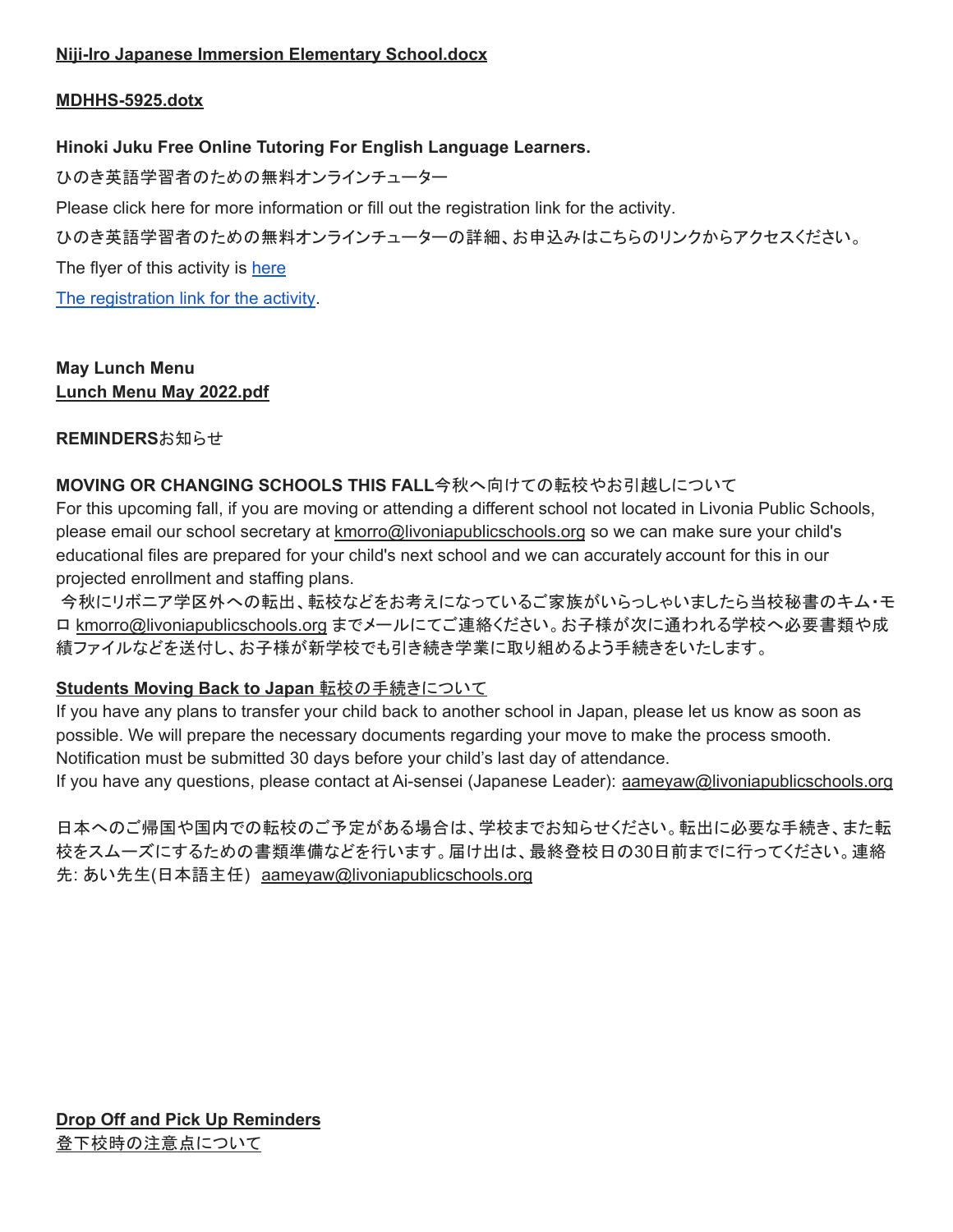To help make our drop off and pick up as safe an efficient as possible, please following these procedures:

- Pull your car all the way to the crosswalk so that more students can get in and out of their cars
- Have your child ready to go and exit the vehicle on the school side. The quicker students exit the vehicle, the quicker the line will move.
- If your children need assistance getting out of the car, park and walk them in
- If you are walking with your children, you must cross at the crosswalk. Please do not walk in between cars as this can be potentially dangerous and it slows down the process.
- Drive no faster than 10 miles per hour in the parking lot
- When waiting in the pick up line after school, **please do not block the resident driveways**.

毎日の登下校時お子様のドロップオフとピックアップにて登下校時のお子様の安全を確保し、尚且つ迅速に進める 為、いくつか確認事項がございますのでご家族でご確認いただきご協力頂けます様お願い致します。

・ドロップオフ、ピックアップ時のお車の停車はなるべく歩道に近づけて停車して頂く様お願い致します。歩道に近づ けて停車して頂く事により、登下校際の車の乗り降りがスムーズになります。

・お子様が一人で車を降りるのが難しい場合、必ず駐車場にお車をお停め頂き、お子様と一緒に登校口までお送り 頂きます様お願い致します。

・お子様と一緒に歩いて、登校、下校される場合、(もしくはお車から歩かれる場合)は、必ず歩道をお歩き頂き、ま た道路を渡る際は、横断歩道をお渡りください。車と車の間を渡ることは大変危険です。事故の原因となる可能性が ありますので、お子様の安全を守る為にも必ずお守り頂きます様お願い致します。

・にじいろ小学校駐車場内での制限速度は10マイル、学校周辺のカーティスロードの制限速度は25マイルです。そ れぞれの制限速度をお守り頂けます様お願い致します。

・お子様をピックアップラインでお待ちの際、近隣にお住まいの方のドライブウェイを塞がないよう、再度ご確認くださ い。

皆様のご理解とご協力をお願い致します。

様お願い致します。

#### **Major Dates Calendar**

学校行事予定表 Here is the link to our Major Dates [Calendar.](https://www.livoniapublicschools.org/cms/lib/MI50000451/Centricity/Domain/24/Niji-Iro%20Major%20Dates%20Calendar.pdf) 学校行事予定表を下記のリンクにアップいたしましたのでご覧ください。 Major Dates [Calendar.](https://www.livoniapublicschools.org/cms/lib/MI50000451/Centricity/Domain/24/Niji-Iro%20Major%20Dates%20Calendar.pdf)

All my best, 敬具

Lawrence DeLuca 校長 ローレンス・デルーカ

**Upcoming Dates/**今後の行事予定

**5/20 Big Game Night 5/25 Half Day 12:15 Arrival 5/27 Half Day 12:15 Dismissal**